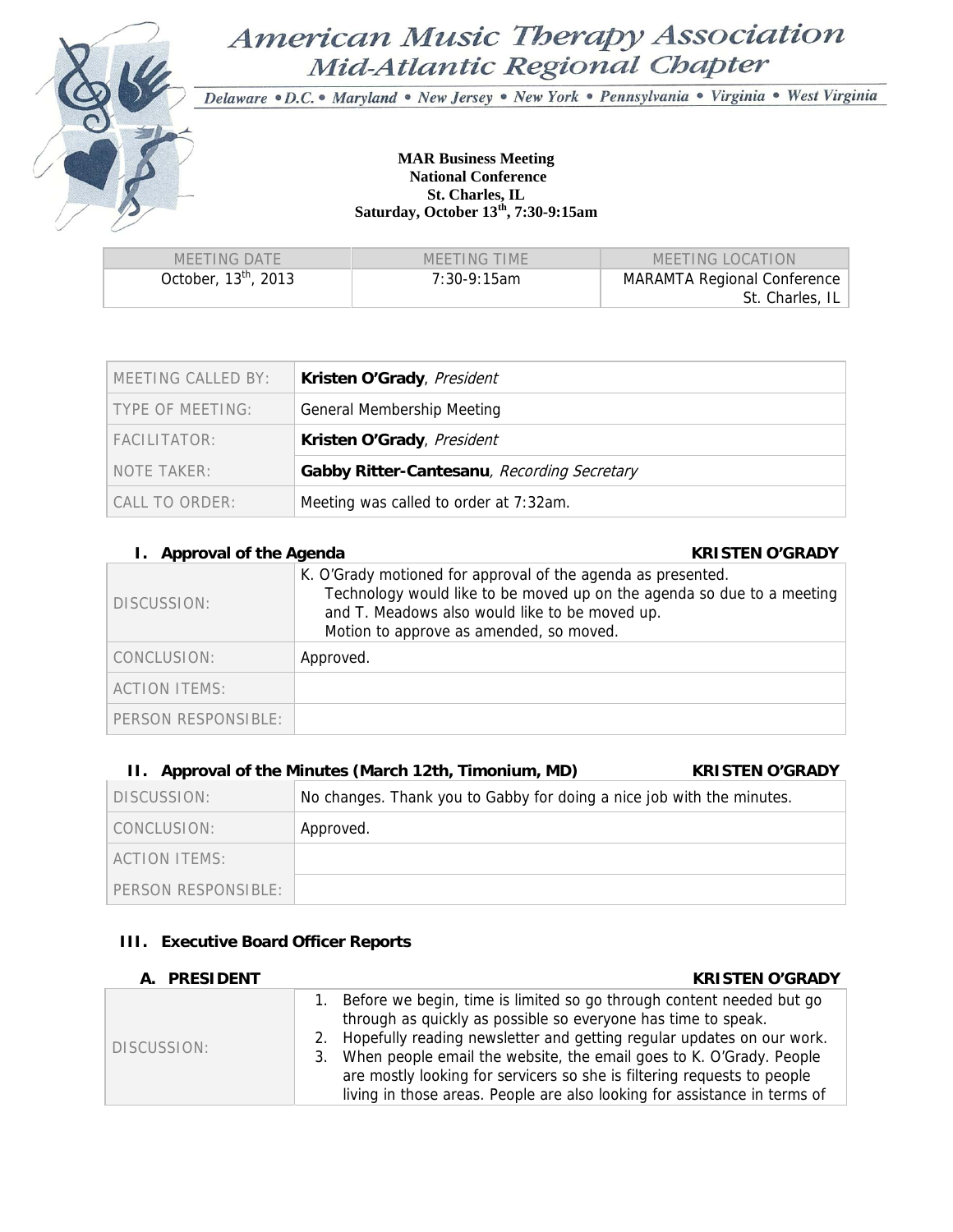|                      | finding research (students) and K. O'Grady also receives any other info<br>membership would like to reach AMTA and they're not sure who the<br>appropriate person is to contact. She is trying to respond to all emails in<br>a timely fashion.<br>4. Last Spring we held an open forum on masters level entry and that was<br>held at all regional meetings and the format was the same throughout<br>other regions. This was an opportunity to get info from ETAB about<br>masters level entry and the ideas discussed so far. It was also an<br>opportunity to get feedback and ask questions/clarification. Members<br>still wanted more opportunity and there was no vote in assembly this<br>year so we're going to have another opportunity for members to ask<br>question, discuss and offer feedback at regional. Look for it at regional.<br>Probably different format. Might be concurrent session, so be on<br>lookout and take that opportunity because the masters level subgroup<br>is really gathering info and the feedback important.<br>From National Office: we continue to have services by Barb who<br>5.<br>provides assistance and information in times of natural disasters and<br>other disasters and had opportunity to work with her and she's a great<br>resource to members. She gets all Red Cross alerts and her role is to let<br>us know about disasters and such. Trained in psych first aide and can<br>provide training to intervene on local level and we can contact her and<br>K. O'Grady if we need that level of assistance. Other ways AMTA assists<br>in natural disaster is by helping members replace instruments if<br>business destroyed, assistance with evacuating from home, etc., so it<br>really is available to use and the more we understand the variety of<br>benefits, the more we can advocate this to nonmembers so they see<br>some of AMTA's benefit. |
|----------------------|---------------------------------------------------------------------------------------------------------------------------------------------------------------------------------------------------------------------------------------------------------------------------------------------------------------------------------------------------------------------------------------------------------------------------------------------------------------------------------------------------------------------------------------------------------------------------------------------------------------------------------------------------------------------------------------------------------------------------------------------------------------------------------------------------------------------------------------------------------------------------------------------------------------------------------------------------------------------------------------------------------------------------------------------------------------------------------------------------------------------------------------------------------------------------------------------------------------------------------------------------------------------------------------------------------------------------------------------------------------------------------------------------------------------------------------------------------------------------------------------------------------------------------------------------------------------------------------------------------------------------------------------------------------------------------------------------------------------------------------------------------------------------------------------------------------------------------------------------------------------------------------------------------------------|
| CONCLUSION:          | Look for a Masters Level Entry discussion at MAR in Scranton.                                                                                                                                                                                                                                                                                                                                                                                                                                                                                                                                                                                                                                                                                                                                                                                                                                                                                                                                                                                                                                                                                                                                                                                                                                                                                                                                                                                                                                                                                                                                                                                                                                                                                                                                                                                                                                                       |
| <b>ACTION ITEMS:</b> |                                                                                                                                                                                                                                                                                                                                                                                                                                                                                                                                                                                                                                                                                                                                                                                                                                                                                                                                                                                                                                                                                                                                                                                                                                                                                                                                                                                                                                                                                                                                                                                                                                                                                                                                                                                                                                                                                                                     |
| PERSON RESPONSIBLE:  |                                                                                                                                                                                                                                                                                                                                                                                                                                                                                                                                                                                                                                                                                                                                                                                                                                                                                                                                                                                                                                                                                                                                                                                                                                                                                                                                                                                                                                                                                                                                                                                                                                                                                                                                                                                                                                                                                                                     |

| <b>B. PRESIDENT-ELECT</b> | <b>JULIE NEAL</b>                                                                                                                                                                                                                                                                                                                                                                                                                                                                                                                                                                                                                                                                                               |
|---------------------------|-----------------------------------------------------------------------------------------------------------------------------------------------------------------------------------------------------------------------------------------------------------------------------------------------------------------------------------------------------------------------------------------------------------------------------------------------------------------------------------------------------------------------------------------------------------------------------------------------------------------------------------------------------------------------------------------------------------------|
| DISCUSSION:               | Good morning. As you may or may not know, I am charged with<br>1.<br>reviewing and updating the constitution and bylaws. The committee and I<br>are making appropriate proposed revisions for you to review and vote on<br>at the Spring conference so look for those in the newsletter. Also offering<br>a goal planning session so you can offer input on what direction we want<br>the region to head towards and what's important to you. Also I am<br>serving on the nominating committee, financial advisor committee and<br>assembly delegates. And most importantly, I'm learning from K. O'Grady<br>on how to serve you so I'm looking forward to that. Feel free to contact<br>me with any questions. |
| CONCLUSION:               | Changes to the Bylaws and Constitution will be out in the Spring for vote.                                                                                                                                                                                                                                                                                                                                                                                                                                                                                                                                                                                                                                      |
| <b>ACTION ITEMS:</b>      |                                                                                                                                                                                                                                                                                                                                                                                                                                                                                                                                                                                                                                                                                                                 |
| PERSON RESPONSIBLE:       |                                                                                                                                                                                                                                                                                                                                                                                                                                                                                                                                                                                                                                                                                                                 |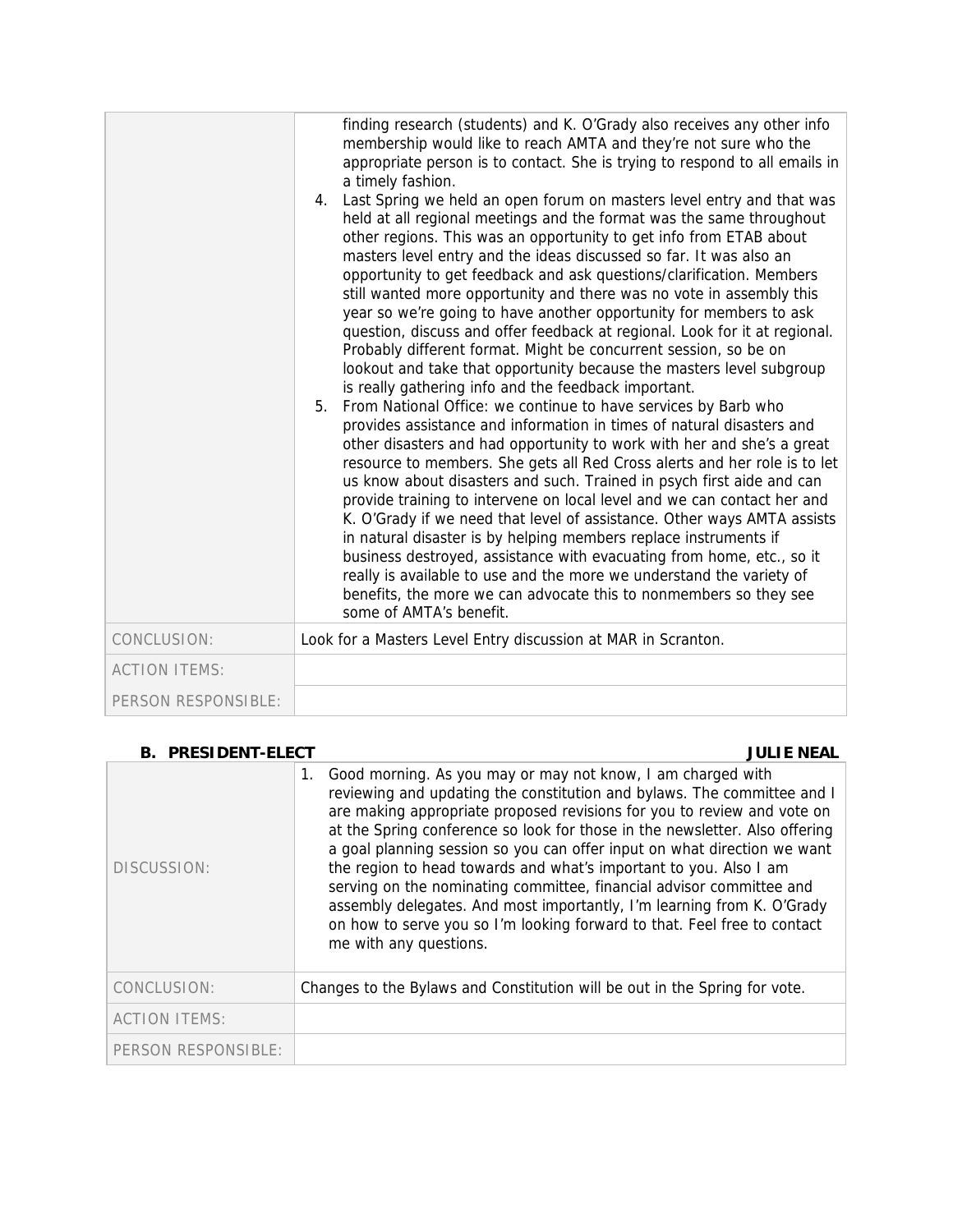| <b>C. IMMEDIATE PAST PRESIDENT</b> |                                                                   | K. O'GRADY for DEB BENKOVITZ                                                                                                                                                                                                                                                                                     |
|------------------------------------|-------------------------------------------------------------------|------------------------------------------------------------------------------------------------------------------------------------------------------------------------------------------------------------------------------------------------------------------------------------------------------------------|
| DISCUSSION:                        | she'll collect that info.                                         | 1. For her role as chair to the Nominating Committee, Deb is gathering<br>people willing to serve on committee. If you are interested in a committee<br>see J. Neal. Also, we are looking for full slate of candidates by regional<br>conference, so if you're interested in running for something see Julie and |
| CONCLUSION:                        | If you're interested in a committee, please contact them as well. | Send in your nominations for the Executive Board to D. Benkovitz or J. Neal.                                                                                                                                                                                                                                     |
| <b>ACTION ITEMS:</b>               |                                                                   |                                                                                                                                                                                                                                                                                                                  |
| PERSON RESPONSIBLE:                |                                                                   |                                                                                                                                                                                                                                                                                                                  |

| D. MEMBERSHIP        | <b>KRISTEN O'GRADY for MARIE GAINSFORD</b>                                                                                                                                                                                                                                                                                                                                                                                                                                                                                                                                                                                                                                                                                                                                                                                                                                                                                                  |
|----------------------|---------------------------------------------------------------------------------------------------------------------------------------------------------------------------------------------------------------------------------------------------------------------------------------------------------------------------------------------------------------------------------------------------------------------------------------------------------------------------------------------------------------------------------------------------------------------------------------------------------------------------------------------------------------------------------------------------------------------------------------------------------------------------------------------------------------------------------------------------------------------------------------------------------------------------------------------|
| DISCUSSION:          | Since AMTA moved to an online system to manage your own account, it's<br>1.<br>even easier for you to pay your membership in installments. So if you<br>know people who find a one-time chunk too difficult, it's an option and<br>may work for some people, so let people know. Can also email Angie at<br>national for questions.<br>You'll hear more specifically on membership from Adam who sat in on<br>2.<br>AMTA's Membership Committee.<br>Our membership trend mirrors AMTA with an increase in students and a<br>3.<br>decrease in professionals. Help reach out to people who are nonmembers<br>and if it's a financial problem, there is a membership assistance fund for<br>MAR members to assist in paying membership. Small application process<br>and on website, anonymous app and only treasurer knows. We've never<br>maxed out that fund, always have money left over to apply. So if know of<br>people let them know. |
| CONCLUSION:          | There is assistance in paying your AMTA dues (installments, membership<br>assistance, etc.) so please encourage non-members to join.                                                                                                                                                                                                                                                                                                                                                                                                                                                                                                                                                                                                                                                                                                                                                                                                        |
| <b>ACTION ITEMS:</b> |                                                                                                                                                                                                                                                                                                                                                                                                                                                                                                                                                                                                                                                                                                                                                                                                                                                                                                                                             |
| PERSON RESPONSIBLE:  |                                                                                                                                                                                                                                                                                                                                                                                                                                                                                                                                                                                                                                                                                                                                                                                                                                                                                                                                             |

| <b>E. ASSEMBLY REPORT</b> | <b>DONNA POLEN</b>                                                                                                                                                                                                                                                                                                                                                                                                                                                                                                                                                                                                                                                             |
|---------------------------|--------------------------------------------------------------------------------------------------------------------------------------------------------------------------------------------------------------------------------------------------------------------------------------------------------------------------------------------------------------------------------------------------------------------------------------------------------------------------------------------------------------------------------------------------------------------------------------------------------------------------------------------------------------------------------|
| DISCUSSION:               | We met yesterday and didn't conduct much business, had an orientation<br>1.<br>on Roberts Rules of Orders as a refresher. Had number of reports from<br>National from Andy Farbman and President Elect, VP for Conf planning<br>and sec/treasurer. Sec/treasurer did submit proposal regarding dues and<br>the only change that was considered was an increase in the rate for<br>student membership. Lively discussion and ultimately did not pass the<br>motion. So that's going to be coming back to the assembly with revised<br>motion today. Council coordinators gave brief reports. Meeting today<br>11:15-1:15 for additional business and will keep you in the loop. |
| CONCLUSION:               |                                                                                                                                                                                                                                                                                                                                                                                                                                                                                                                                                                                                                                                                                |
| <b>ACTION ITEMS:</b>      |                                                                                                                                                                                                                                                                                                                                                                                                                                                                                                                                                                                                                                                                                |
| PERSON RESPONSIBLE:       |                                                                                                                                                                                                                                                                                                                                                                                                                                                                                                                                                                                                                                                                                |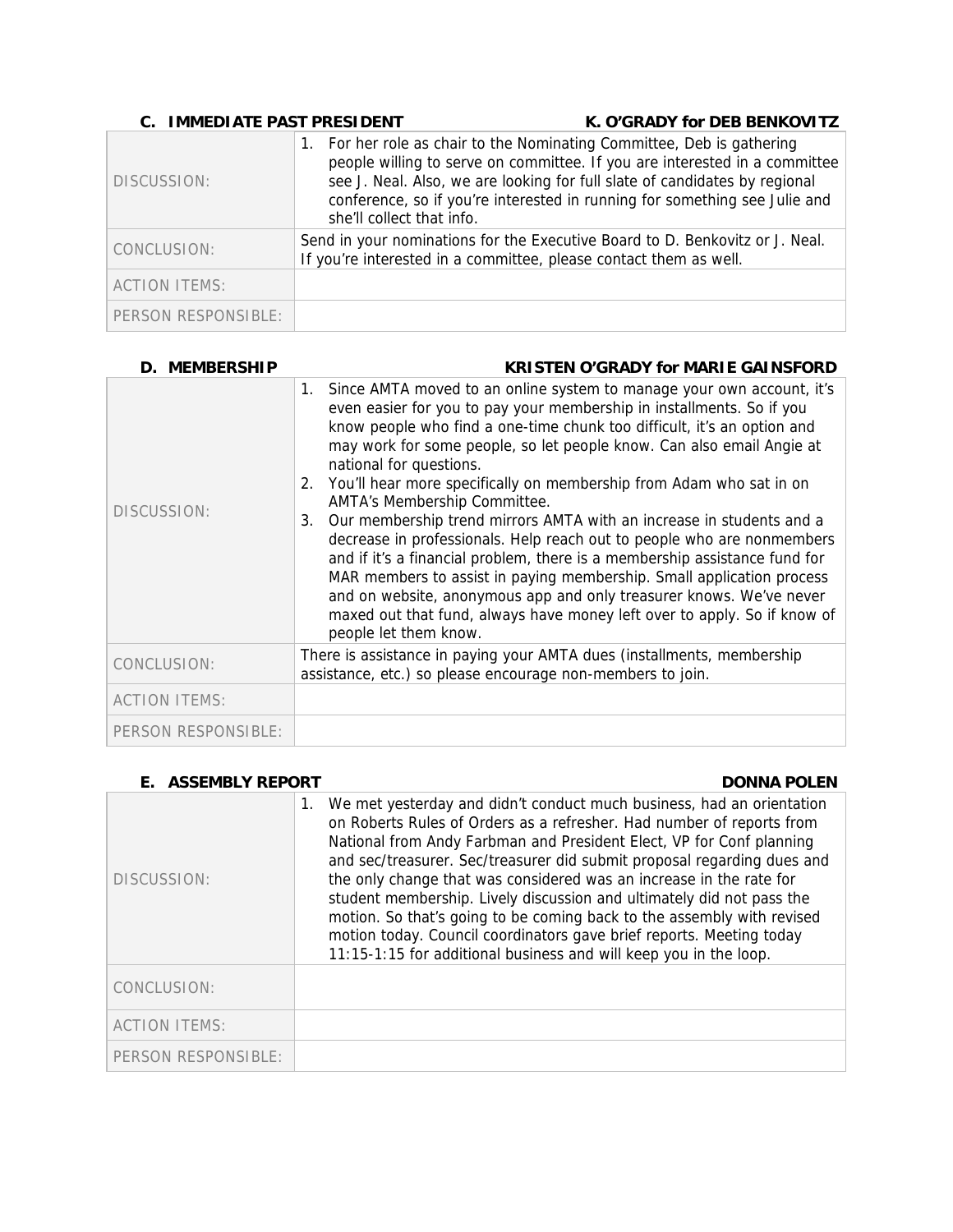| <b>F. CONFERENCE</b> | <b>MIKE VIEGA/BRIGETTE SUTTON</b>                                                                                                                                                                                                                                                                                                                                                                                                                                                                                                                                                                                                                                                                                                                                                                                                                                                                                                                                                                                                                                                                                                                                                                                                                                                                                                                                                                                                                                                                                                                                                |
|----------------------|----------------------------------------------------------------------------------------------------------------------------------------------------------------------------------------------------------------------------------------------------------------------------------------------------------------------------------------------------------------------------------------------------------------------------------------------------------------------------------------------------------------------------------------------------------------------------------------------------------------------------------------------------------------------------------------------------------------------------------------------------------------------------------------------------------------------------------------------------------------------------------------------------------------------------------------------------------------------------------------------------------------------------------------------------------------------------------------------------------------------------------------------------------------------------------------------------------------------------------------------------------------------------------------------------------------------------------------------------------------------------------------------------------------------------------------------------------------------------------------------------------------------------------------------------------------------------------|
| DISCUSSION:          | 2012 was a great success and thanks to those who attended. Highest<br>1.<br>attendance ever at 650 and more than we expected. Profit was<br>\$43,491.16. Part of the reason was our AV committee Leanne and Irv<br>who were able to get \$10,000 work of donated equipment. Mike thanks<br>the local conference committee for great work. Mike also thanks members<br>for conference evaluations and we do look over those and great way for<br>feedback or email mvieqa@temple.edu if have thoughts on conference.<br>2013 will be in Scranton, PA April 4-6, Preconference on the 3rd. Theme<br>2.<br>is "On Track with Music Therapy". Hoping will be big conference and<br>special because it's the 60th anniversary of MAR. Barb Wheeler reports<br>that MAR was formally recognized by NAMT on March 21, 1953 and we<br>want to incorporate this into the conference and celebrate. Hilton<br>Scranton Conference Center is \$105 per night. Discounted rate available if<br>you book 3 days before or after conference so can spend time in<br>Scranton. Conference committee planning an exciting conference. Call for<br>papers for conference is on website deadline, Nov. 18 <sup>th</sup> so please start<br>planning if not already and Mike encourages you to submit proposal for<br>concurrent or CMTE. Often get feedback that looking for more with MT<br>with people in advancing age. Look forward to submissions. And plans<br>underway for location for 2014 been visiting and recommendations sent<br>to board, so excited to announce when ready as well. |
| CONCLUSION:          |                                                                                                                                                                                                                                                                                                                                                                                                                                                                                                                                                                                                                                                                                                                                                                                                                                                                                                                                                                                                                                                                                                                                                                                                                                                                                                                                                                                                                                                                                                                                                                                  |
| <b>ACTION ITEMS:</b> |                                                                                                                                                                                                                                                                                                                                                                                                                                                                                                                                                                                                                                                                                                                                                                                                                                                                                                                                                                                                                                                                                                                                                                                                                                                                                                                                                                                                                                                                                                                                                                                  |
| PERSON RESPONSIBLE:  |                                                                                                                                                                                                                                                                                                                                                                                                                                                                                                                                                                                                                                                                                                                                                                                                                                                                                                                                                                                                                                                                                                                                                                                                                                                                                                                                                                                                                                                                                                                                                                                  |

| <b>G. GOVERNMENT RELATIONS</b> | <b>BETH MCGLAUGHLIN for MARIA HRICKO FAY</b> |
|--------------------------------|----------------------------------------------|
|                                |                                              |

|             | Overview Statement: Music therapists across the country are actively involved<br>in advocacy on the state and federal level designed to increase access to<br>quality services in special education and healthcare settings.                                                                       |
|-------------|----------------------------------------------------------------------------------------------------------------------------------------------------------------------------------------------------------------------------------------------------------------------------------------------------|
| DISCUSSION: | 1. Congratulations to the Georgia State Task Force for their advocacy in<br>obtaining state licensure for music therapy!                                                                                                                                                                           |
|             | 2. There are 38 state Task Forces actively working with AMTA and CBMT<br>on the state                                                                                                                                                                                                              |
|             | recognition operational plan. In 2013, legislation might occur in the<br>following states: Arizona, Hawaii, North Carolina, Oklahoma, Indiana,<br>South Carolina, Missouri, Rhode Island, and Minnesota.                                                                                           |
|             | 3. AMTA and CBMT are in communication with national organizational<br>staff and representatives from American Occupational Therapy<br>Association, American Speech-Language-Hearing Association, and<br>National Standards Board for Therapeutic Musicians regarding state<br>recognition efforts. |
|             | 4. AMTA continues its national advocacy and professional representation<br>with Congress and multiple Washington DC-based coalitions and<br>alliances. Issues discussed included:<br>a) Implementation of state-level health insurance exchanges that                                              |
|             | are part of the healthcare reform process.                                                                                                                                                                                                                                                         |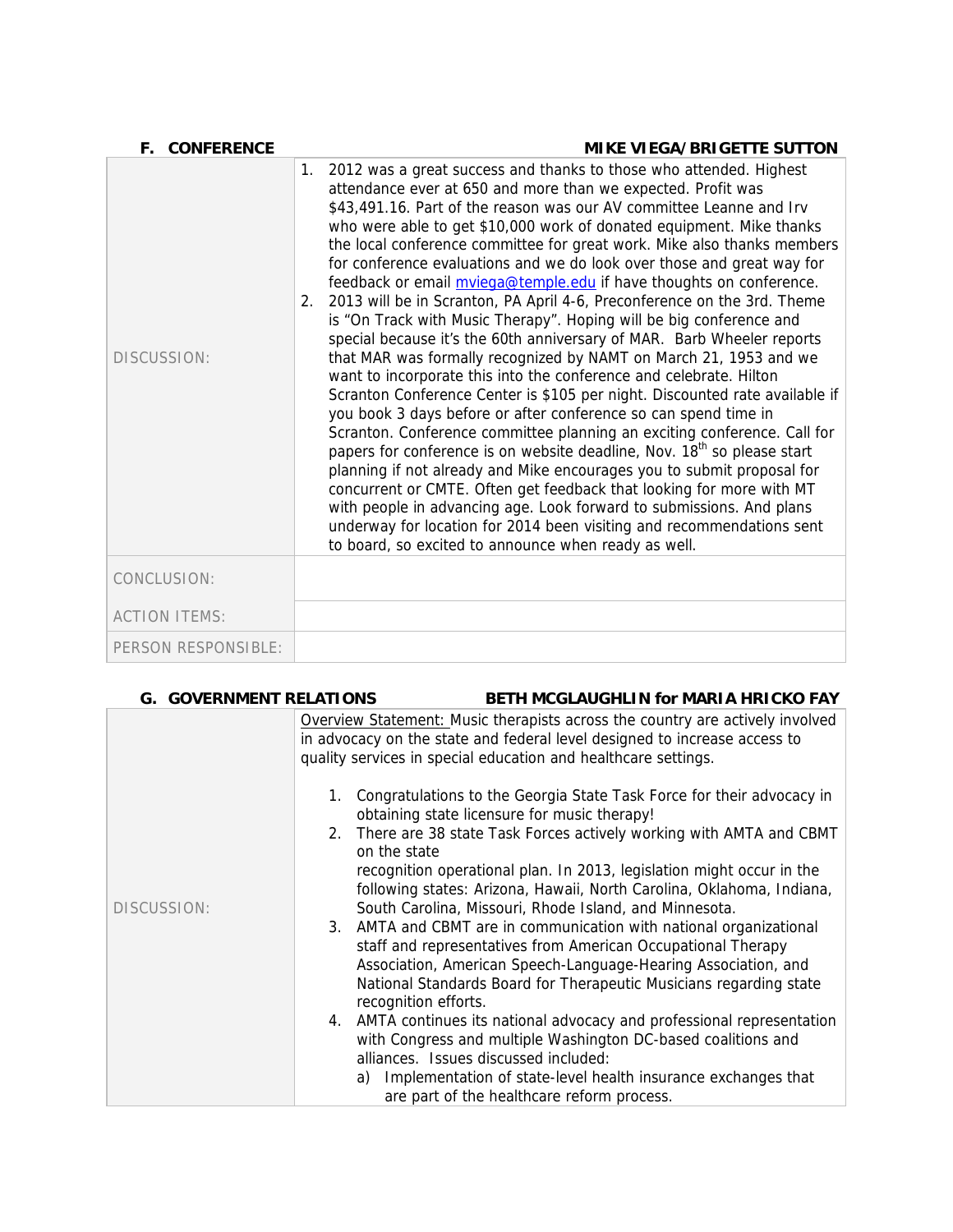|                      | b) Meeting held with National Endowment for the Arts staff<br>involved in the federal Arts and Human Development Interagency<br>Task Force, to present music therapy research.<br>5. National Alliance for Specialized Instructional Support Personnel<br>(NASISP): held a briefing at the US Department of Education located<br>in Washington, D.C. Music therapist Gabby Ritter-Cantesanu, MMT,<br>MT-BC testified on behalf of music therapy.<br>6. National Alzheimer's Plan: Released in May 2012; AMTA developing<br>an operational plan that involves related AMTA committees and<br>programs to address the five goals of the national plan.<br>7. In addition to committee members planning advocacy presentations<br>during the 2013 Regional conferences, the Western and Great Lakes<br>regions are also planning state Hill days.<br>8. Plans for 2013 include: collection of examples of evidence of harm<br>and reasons for music therapy referrals to assist with state<br>recognition. |
|----------------------|---------------------------------------------------------------------------------------------------------------------------------------------------------------------------------------------------------------------------------------------------------------------------------------------------------------------------------------------------------------------------------------------------------------------------------------------------------------------------------------------------------------------------------------------------------------------------------------------------------------------------------------------------------------------------------------------------------------------------------------------------------------------------------------------------------------------------------------------------------------------------------------------------------------------------------------------------------------------------------------------------------|
| CONCLUSION:          |                                                                                                                                                                                                                                                                                                                                                                                                                                                                                                                                                                                                                                                                                                                                                                                                                                                                                                                                                                                                         |
| <b>ACTION ITEMS:</b> |                                                                                                                                                                                                                                                                                                                                                                                                                                                                                                                                                                                                                                                                                                                                                                                                                                                                                                                                                                                                         |
| PERSON RESPONSIBLE:  |                                                                                                                                                                                                                                                                                                                                                                                                                                                                                                                                                                                                                                                                                                                                                                                                                                                                                                                                                                                                         |

| H. PUBLIC RELATIONS  | <b>ANITA GADBERRY for JOHN CARPENTE</b>                                                                                                                                                                                                                                                                                                                                                                                                                                                                                                                                                                                                                                                                                                                                                                                                                                                                                                                                                                                                                                                                                                                                       |
|----------------------|-------------------------------------------------------------------------------------------------------------------------------------------------------------------------------------------------------------------------------------------------------------------------------------------------------------------------------------------------------------------------------------------------------------------------------------------------------------------------------------------------------------------------------------------------------------------------------------------------------------------------------------------------------------------------------------------------------------------------------------------------------------------------------------------------------------------------------------------------------------------------------------------------------------------------------------------------------------------------------------------------------------------------------------------------------------------------------------------------------------------------------------------------------------------------------|
| DISCUSSION:          | 1. Committee report for Workforce Development and Retention Committee:<br>They are continuing to investigate career databases and advocating MT<br>as career and getting it included. Committee wants to challenge everyone<br>to increase MT awareness as a career choice and points will be awarded<br>for making presentations at high school or work with students. At next<br>AMTA conference will celebrate those with most points in the region.<br>They then would like a round table on the challenge and those who won<br>can share their experience.<br>Finalizing AMTA weblink with basic info MT, Reimbursement, job<br>2.<br>descriptions, etc. within year.<br>Discussed a need to survey former and current MTs to ID trends and<br>3.<br>involve significant invest of committee time. Why people leaving and try<br>to counter.<br>Also gathering names of presentation mentors to help others who are<br>4.<br>giving presentations, but not sure how to do it. Contact John and let him<br>know if you are interested in this.<br>Members can request PR materials through us and we pick up the cost for<br>5.<br>AMTA materials which is a MAR benefit. |
| CONCLUSION:          | Earn your points as advocates for MT as a career.<br>Contact John if you would like to be on the presentation mentors list.<br>You can request AMTA materials through Public Relations for free.                                                                                                                                                                                                                                                                                                                                                                                                                                                                                                                                                                                                                                                                                                                                                                                                                                                                                                                                                                              |
| <b>ACTION ITEMS:</b> |                                                                                                                                                                                                                                                                                                                                                                                                                                                                                                                                                                                                                                                                                                                                                                                                                                                                                                                                                                                                                                                                                                                                                                               |
| PERSON RESPONSIBLE:  |                                                                                                                                                                                                                                                                                                                                                                                                                                                                                                                                                                                                                                                                                                                                                                                                                                                                                                                                                                                                                                                                                                                                                                               |

| <b>I. STUDENT AFFAIRS</b> |  | NICOLE HAHNA AND EMILY WALSH                                                                                              |
|---------------------------|--|---------------------------------------------------------------------------------------------------------------------------|
| DISCUSSION:               |  | 1. Have co-chairs for the Passages conference.<br>2. All of the student scholarships for MAR are online, please check for |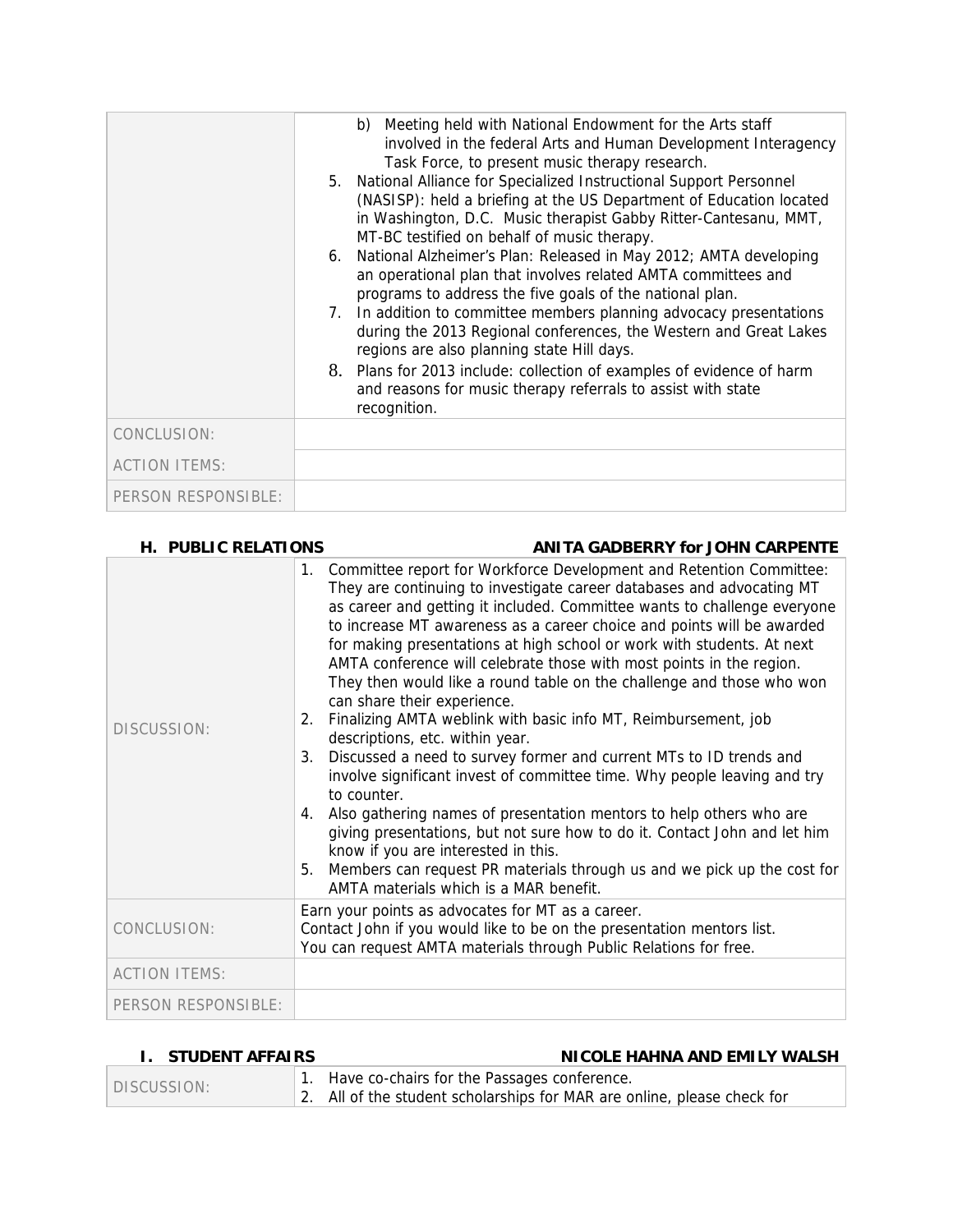|                      | deadlines.<br>New England region has a mentoring program for students so we want to<br>3.<br>start in MAR one. Working with PR to identify MTs interested in working<br>with students to set up a pool of names of potential contacts. A<br>Member: I tried that 5 years ago and tried to set it up but<br>a.<br>couldn't get enough professionals and many new professionals<br>didn't follow through and professionals got frustrated.<br>b. Nicole: It is a difficult task but would love to contact you learn<br>about some things you did. In particular talked with team<br>rainbow and willing to mentor LBGQA community.<br>At SAB motion Allison submitting to AMTA President for student rep for<br>4.<br>subcommittee on masters entry level. Not sure how received.<br>5.<br><b>MARAMTS:</b><br>a. Projects working on is headed by Gov relations Melinda, Rock<br>Across Region so every school involved hosts an event like a<br>drum circle, jam session, etc. as way to reach out to committees<br>and advocate and planning on having them around the same time<br>frame as way to unite whole region as well.<br>b. Working on updating links to schools on website. If you are head<br>of MT at a program, you will receive an email from us.<br>Student service project in Scranton is at St. Joseph center, does a<br>C.<br>lot of services for community and one service is working with<br>developmental disabilities so students volunteer in leading MT<br>sessions there before conference.<br>d. At MAR booth and selling water bottles \$5. Regional will sell<br>travel coffee mugs blue with bird logo that will say "Ask me about<br>MT".<br>Passages taking place Oct. 27 <sup>th</sup> at Marywood. Free all day conference for<br>6.<br>students and new professionals in first 5 years. Great opportunity. Please<br>spread the word. Online registration form on MAR passages site. 62<br>registered. Internship directors or people who might have info want<br>available for students, see Nicole and Amy Myers and would take<br>brochures and display them. Masters programs, internships, certifications, |
|----------------------|----------------------------------------------------------------------------------------------------------------------------------------------------------------------------------------------------------------------------------------------------------------------------------------------------------------------------------------------------------------------------------------------------------------------------------------------------------------------------------------------------------------------------------------------------------------------------------------------------------------------------------------------------------------------------------------------------------------------------------------------------------------------------------------------------------------------------------------------------------------------------------------------------------------------------------------------------------------------------------------------------------------------------------------------------------------------------------------------------------------------------------------------------------------------------------------------------------------------------------------------------------------------------------------------------------------------------------------------------------------------------------------------------------------------------------------------------------------------------------------------------------------------------------------------------------------------------------------------------------------------------------------------------------------------------------------------------------------------------------------------------------------------------------------------------------------------------------------------------------------------------------------------------------------------------------------------------------------------------------------------------------------------------------------------------------------------------------------------------------------------------------------------------|
|                      | etc. think about if great school like Marywood to host next year or know<br>student or few students to co-chair let Nicole know.<br>Member: no advisor recommendation on online form? Nicole will<br>a.<br>contact advisors directly.                                                                                                                                                                                                                                                                                                                                                                                                                                                                                                                                                                                                                                                                                                                                                                                                                                                                                                                                                                                                                                                                                                                                                                                                                                                                                                                                                                                                                                                                                                                                                                                                                                                                                                                                                                                                                                                                                                              |
|                      | Passages at Marywood on Oct. 27 <sup>th</sup>                                                                                                                                                                                                                                                                                                                                                                                                                                                                                                                                                                                                                                                                                                                                                                                                                                                                                                                                                                                                                                                                                                                                                                                                                                                                                                                                                                                                                                                                                                                                                                                                                                                                                                                                                                                                                                                                                                                                                                                                                                                                                                      |
| CONCLUSION:          | Students will sell travel coffee mugs in Scranton<br>Check the MAR site for student scholarship deadlines                                                                                                                                                                                                                                                                                                                                                                                                                                                                                                                                                                                                                                                                                                                                                                                                                                                                                                                                                                                                                                                                                                                                                                                                                                                                                                                                                                                                                                                                                                                                                                                                                                                                                                                                                                                                                                                                                                                                                                                                                                          |
| <b>ACTION ITEMS:</b> |                                                                                                                                                                                                                                                                                                                                                                                                                                                                                                                                                                                                                                                                                                                                                                                                                                                                                                                                                                                                                                                                                                                                                                                                                                                                                                                                                                                                                                                                                                                                                                                                                                                                                                                                                                                                                                                                                                                                                                                                                                                                                                                                                    |
| PERSON RESPONSIBLE:  |                                                                                                                                                                                                                                                                                                                                                                                                                                                                                                                                                                                                                                                                                                                                                                                                                                                                                                                                                                                                                                                                                                                                                                                                                                                                                                                                                                                                                                                                                                                                                                                                                                                                                                                                                                                                                                                                                                                                                                                                                                                                                                                                                    |

#### **J. HISTORIAN CAROL SHULTIS** DISCUSSION: 1. Been able to get taping with Mary Boyle last year off of digital file and transferred to DVD and now will try to edit it herself. Hoping to get Sister Miriam on tape as well. CONCLUSION: ACTION ITEMS: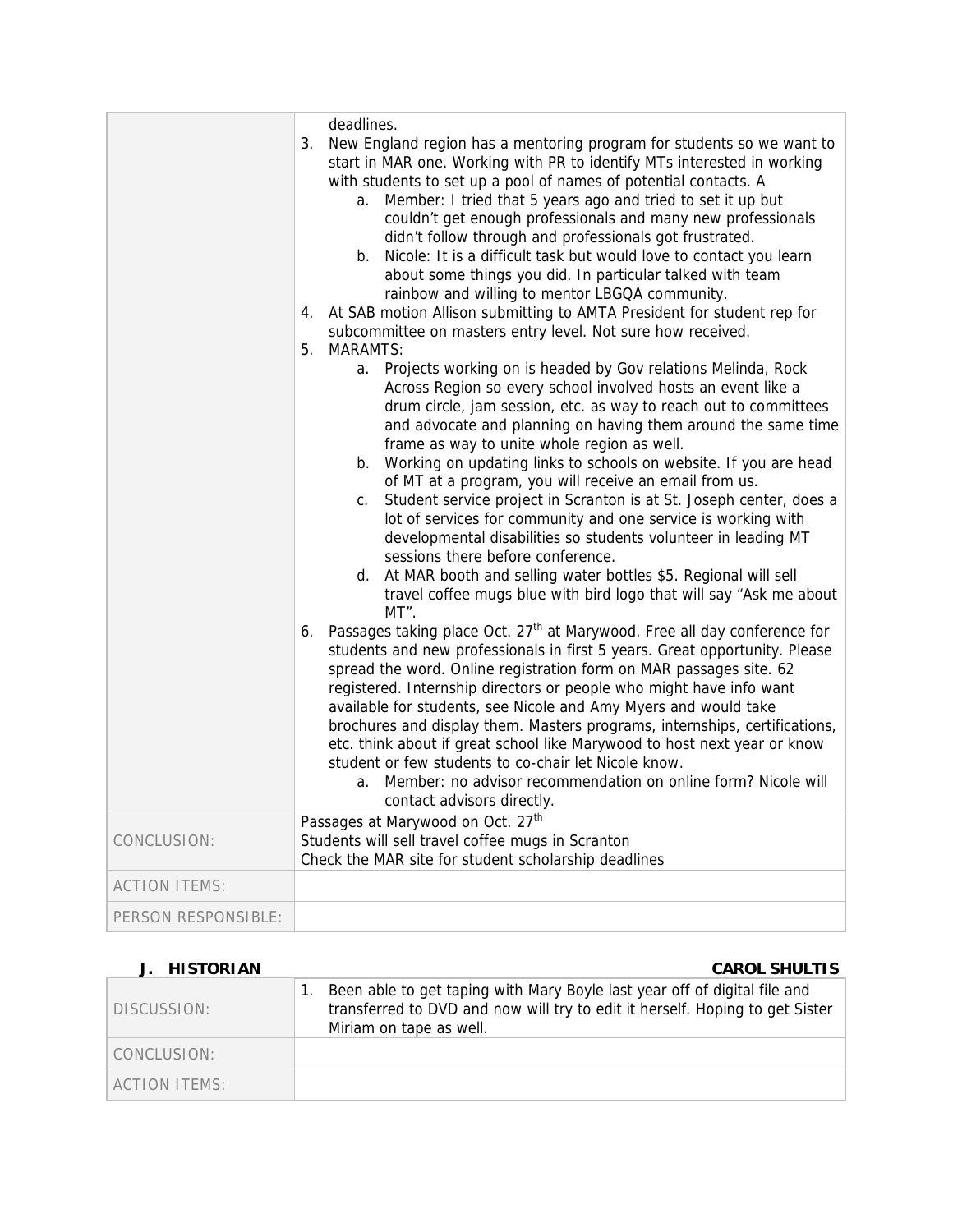PERSON RESPONSIBLE:

| K. ARCHIVIST         | <b>BARBARA WHEELER</b>                                                                                                                                                                                                                                                                                                                                                                                                                                                                                                                                                                                                                                                                                                                                                                                                                                                                                   |
|----------------------|----------------------------------------------------------------------------------------------------------------------------------------------------------------------------------------------------------------------------------------------------------------------------------------------------------------------------------------------------------------------------------------------------------------------------------------------------------------------------------------------------------------------------------------------------------------------------------------------------------------------------------------------------------------------------------------------------------------------------------------------------------------------------------------------------------------------------------------------------------------------------------------------------------|
| DISCUSSION:          | Moving forward with archives at Duquesne. Have finding aide for general<br>1.<br>categories there. Working with student archivist to make listing by<br>category of what's there. Also scanning materials to last longer and<br>putting more interesting things on web so we'll have access by all of our<br>members to those things. Please submit materials to Barb. We can make<br>decision if can really use them. We're in good shape when compared to<br>the national archives. Everyone saw request to help the national archives<br>financially so they can be preserved and I encourage you to do that. Very<br>worthy cause. You might be reluctant to send materials due to postage,<br>but if paying \$10 or more for shipping we can reimburse you.<br>2. Question from member: how do we know if a material is worth sending to<br>you? Barb: ship it and we'll decide once we receive it. |
| CONCLUSION:          | Please contribute to the MAR archives.<br>Please donate to help preserve our National archives.                                                                                                                                                                                                                                                                                                                                                                                                                                                                                                                                                                                                                                                                                                                                                                                                          |
| <b>ACTION ITEMS:</b> |                                                                                                                                                                                                                                                                                                                                                                                                                                                                                                                                                                                                                                                                                                                                                                                                                                                                                                          |
| PERSON RESPONSIBLE:  |                                                                                                                                                                                                                                                                                                                                                                                                                                                                                                                                                                                                                                                                                                                                                                                                                                                                                                          |

| L. FINANCES          | <b>KRISTEN O'GRADY for NOEL ANDERSON</b>                                                                                                                                                                                                                                                                      |
|----------------------|---------------------------------------------------------------------------------------------------------------------------------------------------------------------------------------------------------------------------------------------------------------------------------------------------------------|
| DISCUSSION:          | Full update of budget in next newsletter. Great financial health and<br>1.<br>largely due to efforts of conference committee. They exceeded our<br>expectations.<br>If you served region during conference as national committee<br>2.<br>representative, delegate or EB, please get your reimbursement form. |
| CONCLUSION:          |                                                                                                                                                                                                                                                                                                               |
| <b>ACTION ITEMS:</b> |                                                                                                                                                                                                                                                                                                               |
| PERSON RESPONSIBLE:  |                                                                                                                                                                                                                                                                                                               |

### **IV. AMTA COMMITTEE REPORTS**

#### **A. ACADEMIC PROGRAM APPROVAL EVELYN SELESKY**

| DISCUSSION: | Asked to reaffirm two goals: support establishment and maintenance of<br>1.<br>standards of excellence through collaboration with appropriate bodies.<br>Utilize standards as evaluative criteria for recommending approval of<br>academic institutions and review NASM reaccreditation.<br>a. Past year been working on approval of new and re-approval of<br>programs. Some are still in process.<br>b. Two new masters in review. 1 new equivalency masters at<br>Kennesaw State in Georgia.<br>Also proposed an addition to standards for Ed and clinical training<br>C.<br>regarding supervision of pre-internship training being sent to<br>assembly of delegates and received unanimous support and will<br>go to assembly later<br>i. Addition: qualified credentialed MT must provide direct | supervision to pre-internship student for minimum of |
|-------------|-------------------------------------------------------------------------------------------------------------------------------------------------------------------------------------------------------------------------------------------------------------------------------------------------------------------------------------------------------------------------------------------------------------------------------------------------------------------------------------------------------------------------------------------------------------------------------------------------------------------------------------------------------------------------------------------------------------------------------------------------------------------------------------------------------|------------------------------------------------------|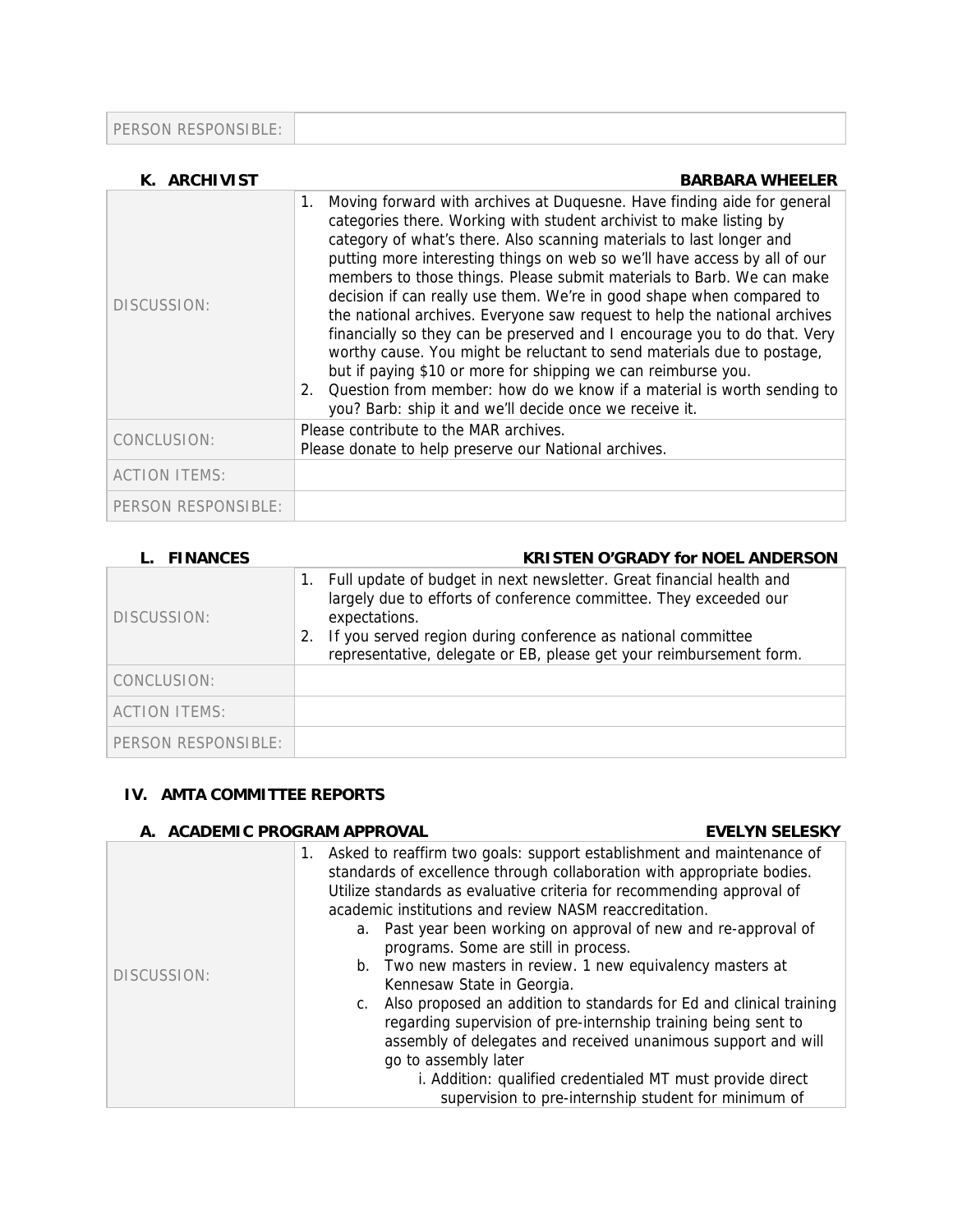|                      | 40% sessions. Direct supervision: observation of clinical<br>work with feedback provided to student (this is addition<br>to standards).<br>Judicial review: met yesterday also and decided everyone in association<br>2.<br>behaves well. No new cases and chair has stepped down b/c moved so<br>electing new chair. |
|----------------------|-----------------------------------------------------------------------------------------------------------------------------------------------------------------------------------------------------------------------------------------------------------------------------------------------------------------------|
| CONCLUSION:          |                                                                                                                                                                                                                                                                                                                       |
| <b>ACTION ITEMS:</b> |                                                                                                                                                                                                                                                                                                                       |
| PERSON RESPONSIBLE:  |                                                                                                                                                                                                                                                                                                                       |

| <b>B. AFFILIATE RELATIONS</b> | <b>NINA GALERSTEIN</b>                                                                                                                                                                                                                                                                                                                                                         |
|-------------------------------|--------------------------------------------------------------------------------------------------------------------------------------------------------------------------------------------------------------------------------------------------------------------------------------------------------------------------------------------------------------------------------|
| DISCUSSION:                   | Manages relationship with other organizations. Redoing portion of website<br>on AMTA's site. Sent out survey two days ago from committee meeting.<br>Very easy to answer so please do survey, just a few questions of your<br>connections to affiliates. We want to find out how to encourage these<br>organizations to link to ours if possible. Want presence on their site. |
| CONCLUSION:                   | Please fill out the survey                                                                                                                                                                                                                                                                                                                                                     |
| <b>ACTION ITEMS:</b>          |                                                                                                                                                                                                                                                                                                                                                                                |
| PERSON RESPONSIBLE:           |                                                                                                                                                                                                                                                                                                                                                                                |

| <b>C. AMTA BOARD OF DIRECTORS</b> |                     | <b>KRISTEN O'GRADY for BRIAN ABRAMS</b>                                                                                                                                                                                                                                                                                                                                 |
|-----------------------------------|---------------------|-------------------------------------------------------------------------------------------------------------------------------------------------------------------------------------------------------------------------------------------------------------------------------------------------------------------------------------------------------------------------|
| DISCUSSION:                       | 2.<br>transparency. | Not every region has a rep, but we have Brian so he's a speaker of the<br>assembly so fortunate to have members of MAR in board of directors.<br>But you do have representation of regional presidents. Kristen O'Grady<br>sat in as rep for regional presidents. Encouraged to come to board<br>meetings and ask questions to board. Good way to continue tradition of |
| CONCLUSION:                       |                     |                                                                                                                                                                                                                                                                                                                                                                         |
| <b>ACTION ITEMS:</b>              |                     |                                                                                                                                                                                                                                                                                                                                                                         |
| PERSON RESPONSIBLE:               |                     |                                                                                                                                                                                                                                                                                                                                                                         |

|                      |          | D. ASSOCIATION INTERNSHIP APPROVAL<br><b>KRISTEN O'GRADY for THERESA MCMANUS</b>                                                                                                                                                                                                                                                                                                                                                        |
|----------------------|----------|-----------------------------------------------------------------------------------------------------------------------------------------------------------------------------------------------------------------------------------------------------------------------------------------------------------------------------------------------------------------------------------------------------------------------------------------|
| DISCUSSION:          | 1.<br>2. | Be current and clear on internship requirements. Be clear who is<br>responsible to pay for required items such as background checks and<br>insurance and have a clear timeline as to when things should be<br>completed/occur.<br>Committee will no longer offer the "how to write an internship" info<br>during the free CMTE offered, instead will focus on supervision concerns<br>and information. The "how to" will be electronic. |
| CONCLUSION:          |          |                                                                                                                                                                                                                                                                                                                                                                                                                                         |
| <b>ACTION ITEMS:</b> |          |                                                                                                                                                                                                                                                                                                                                                                                                                                         |
| PERSON RESPONSIBLE:  |          |                                                                                                                                                                                                                                                                                                                                                                                                                                         |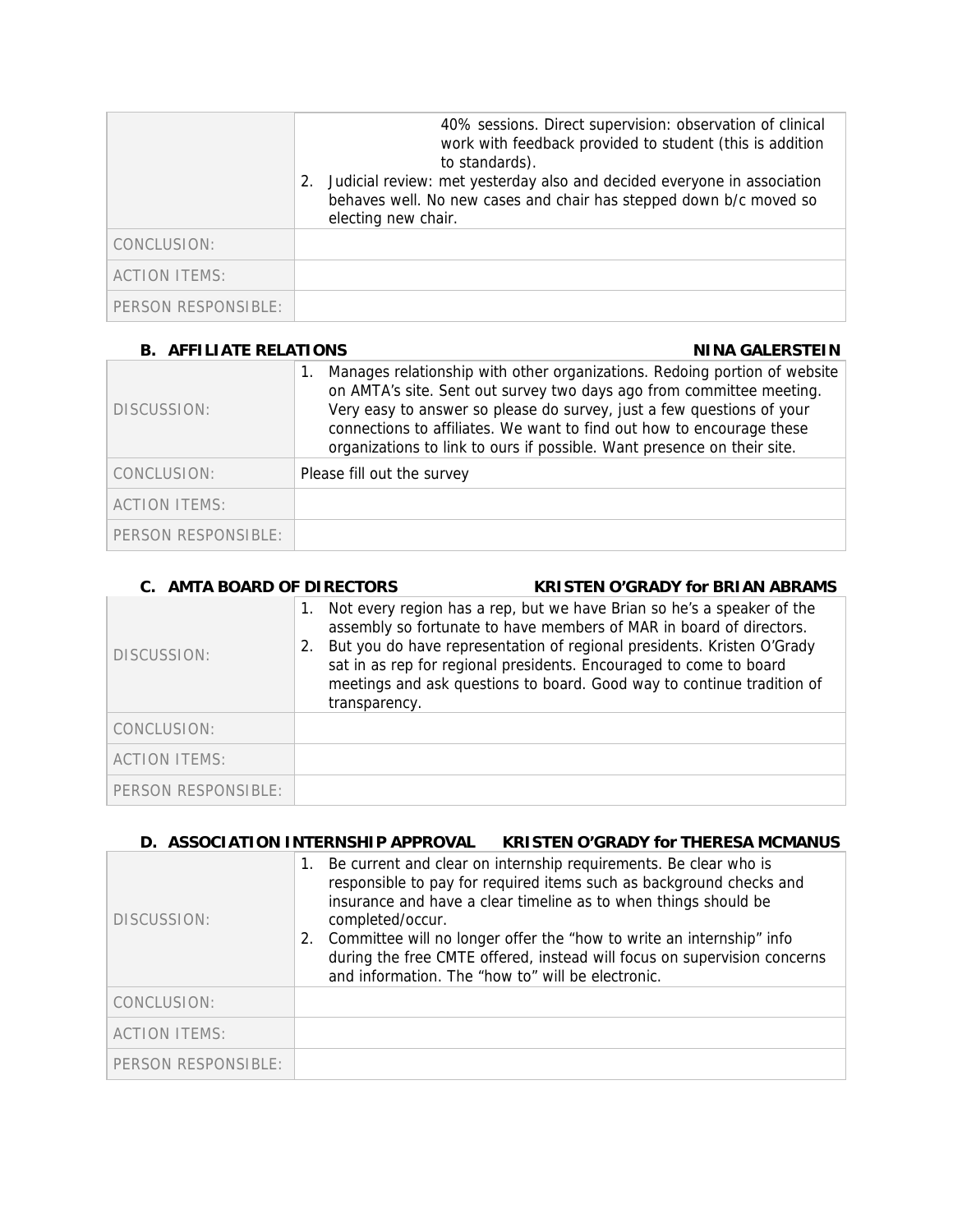| E. CONTINUING EDUCATION |                                                                                                                                                                                                                                                                                                                                                                                                                                                                                                                                                                                                                                                                                                                                                                                                                                                                                                                                                                                                                                                                                                                                                                                                                                                                                                                                                                                                                                                                                                                                                                                                                                                                    | <b>LAURIE KEOUGH</b> |
|-------------------------|--------------------------------------------------------------------------------------------------------------------------------------------------------------------------------------------------------------------------------------------------------------------------------------------------------------------------------------------------------------------------------------------------------------------------------------------------------------------------------------------------------------------------------------------------------------------------------------------------------------------------------------------------------------------------------------------------------------------------------------------------------------------------------------------------------------------------------------------------------------------------------------------------------------------------------------------------------------------------------------------------------------------------------------------------------------------------------------------------------------------------------------------------------------------------------------------------------------------------------------------------------------------------------------------------------------------------------------------------------------------------------------------------------------------------------------------------------------------------------------------------------------------------------------------------------------------------------------------------------------------------------------------------------------------|----------------------|
| DISCUSSION:             | Met this year at conference and CBMT comes and meets with us and<br>$1_{\cdot}$<br>keeps line of communication open and this year making changes and<br>good news is done making changes and focusing on clarifying new ethics<br>requirement.<br>Member: thrilled to hear this. Are planning on refining their ethics<br>a.<br>code?<br>b. Laurie: planning on giving presentations about how we can meet<br>the ethics requirement, what will count, things like that to help us<br>learn how we can meet that goal. Basically we have a lot of<br>questions. 3 credits required. Also clarification: ethics<br>requirement becomes effective Jan 2011. When certified or<br>recertified. If recert Jan 2010 or Dec 2010 encouraged but not<br>required. Also clarification: AMTA competencies vs CBMT ethics:<br>AMTA based best practices, CBMT are requirements and<br>mandatory for board cert.<br>Just had a report from each regional rep as far as number of CMTEs<br>2.<br>areas of interest in regions. MAR has had a lot going on and had 16 at<br>regional. We also had one institute and advocacy CMTE and throughout<br>year also sponsored 3 additional. Several topics requested.<br>3.<br>Here we had 4 institutes, 29 CMTEs and 2 trainings. Reminder from<br>ETAB: ETAB is a visionary board that gives recommendations to AMTA.<br>The subcommittee was formed to make recommendation for masters<br>level entry. Really encouraged to go learn about what's happening and<br>give feedback.<br>a. Brian Abrams: what was recommendation for those currently in<br>registry but not MT-BCs?<br>b. Laurie: no clarification but good question. |                      |
| CONCLUSION:             |                                                                                                                                                                                                                                                                                                                                                                                                                                                                                                                                                                                                                                                                                                                                                                                                                                                                                                                                                                                                                                                                                                                                                                                                                                                                                                                                                                                                                                                                                                                                                                                                                                                                    |                      |
| <b>ACTION ITEMS:</b>    |                                                                                                                                                                                                                                                                                                                                                                                                                                                                                                                                                                                                                                                                                                                                                                                                                                                                                                                                                                                                                                                                                                                                                                                                                                                                                                                                                                                                                                                                                                                                                                                                                                                                    |                      |
| PERSON RESPONSIBLE:     |                                                                                                                                                                                                                                                                                                                                                                                                                                                                                                                                                                                                                                                                                                                                                                                                                                                                                                                                                                                                                                                                                                                                                                                                                                                                                                                                                                                                                                                                                                                                                                                                                                                                    |                      |

### **F. EMPLOYMENT AND PUBLIC RELATIONS JOHN CARPENTE**

DISCUSSION: Covered earlier.

#### **G.** GOVERNMENT RELATIONS **MARIA FAY**

CONCLUSION: ACTION ITEMS:

PERSON RESPONSIBLE:

| DISCUSSION:          | Covered earlier. |
|----------------------|------------------|
| CONCLUSION:          |                  |
| <b>ACTION ITEMS:</b> |                  |
| PERSON RESPONSIBLE:  |                  |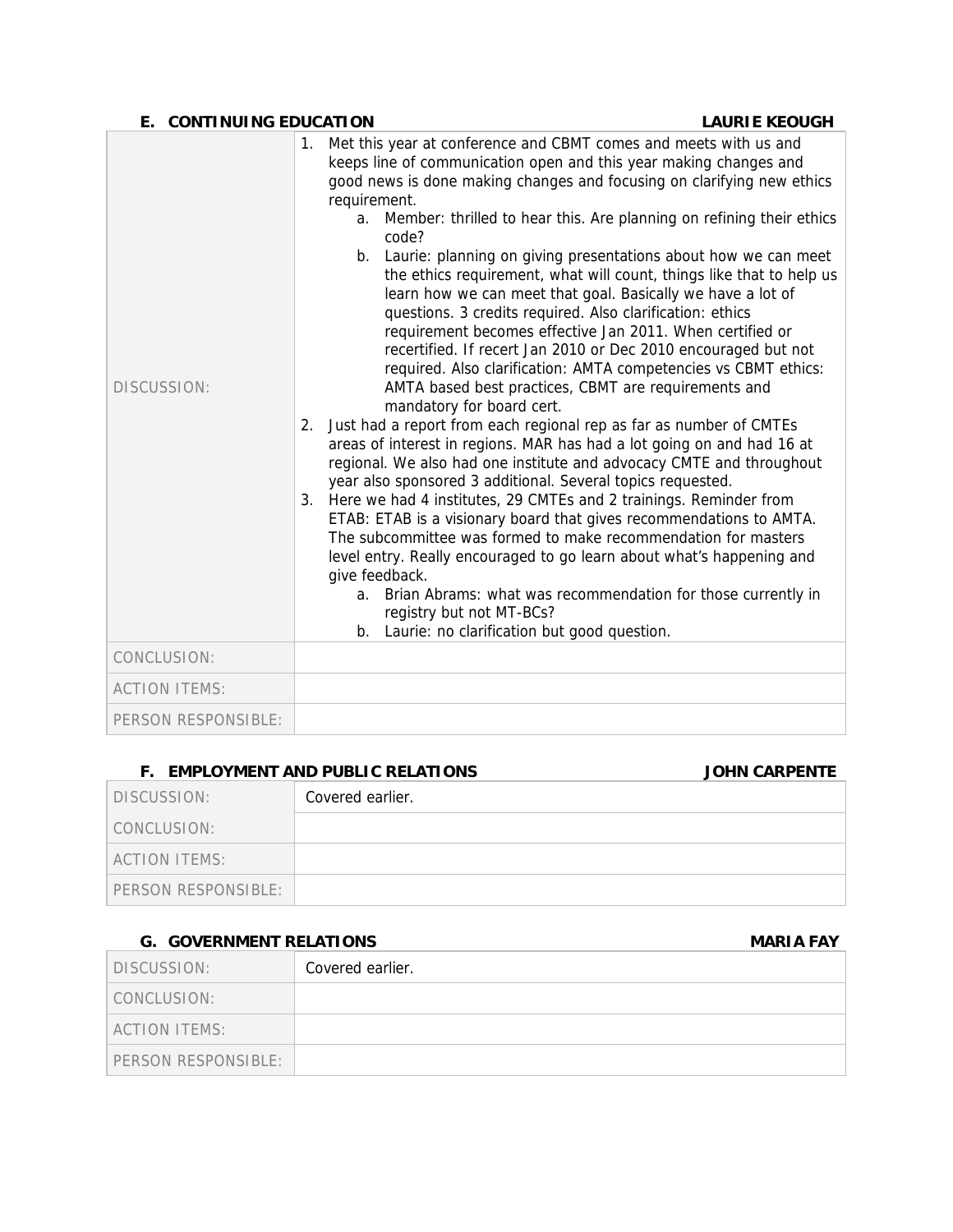#### **H. INTERNATIONAL RELATIONS FLOSSIE IERARDI**

| DISCUSSION:          | Would like to point out local conferences that have international<br>1.<br>contributions and one happened in August, The 2nd International<br>Health/Humanities at Montclair. Another 3rd annual symposium MT and<br>Disorders of Consciousness on November 9th. Others: on World<br>Federation website: Panama Jazz Festival in January and Berklee<br>sponsoring MT workshops there. Canadian in May. International Music<br>and Brain in Korea. European congress is in Norway in August. 14th<br>World Congress is July in Vienna, Austria.<br>One thing did this year is sent out a questionnaire to find out what kinds<br>2.<br>of supports are there for your international students in academic<br>programs/campuses and got great responses we reviewed. Hopefully will<br>report those to you in future. Thank you for those responded. Had 25<br>responses.<br>International networking lunch 12:15-1:15, please join us.<br>3.<br>This year 2nd global perspectives poster session, runs 24 hours and<br>4.<br>networking time. Was yesterday and hoping to make annual event and<br>talked about ways to make it more accessible in future.<br>May have seen stickers saying they speak particular language, although<br>5.<br>not specific task, members are concerned about welcoming international<br>guests. So talking about ways to welcome guests even more next year<br>and continuing stickers to ID guests and also ID you if speak another<br>language. |
|----------------------|----------------------------------------------------------------------------------------------------------------------------------------------------------------------------------------------------------------------------------------------------------------------------------------------------------------------------------------------------------------------------------------------------------------------------------------------------------------------------------------------------------------------------------------------------------------------------------------------------------------------------------------------------------------------------------------------------------------------------------------------------------------------------------------------------------------------------------------------------------------------------------------------------------------------------------------------------------------------------------------------------------------------------------------------------------------------------------------------------------------------------------------------------------------------------------------------------------------------------------------------------------------------------------------------------------------------------------------------------------------------------------------------------------------------------------------------------------------------------------|
| CONCLUSION:          |                                                                                                                                                                                                                                                                                                                                                                                                                                                                                                                                                                                                                                                                                                                                                                                                                                                                                                                                                                                                                                                                                                                                                                                                                                                                                                                                                                                                                                                                                  |
| <b>ACTION ITEMS:</b> |                                                                                                                                                                                                                                                                                                                                                                                                                                                                                                                                                                                                                                                                                                                                                                                                                                                                                                                                                                                                                                                                                                                                                                                                                                                                                                                                                                                                                                                                                  |
| PERSON RESPONSIBLE:  |                                                                                                                                                                                                                                                                                                                                                                                                                                                                                                                                                                                                                                                                                                                                                                                                                                                                                                                                                                                                                                                                                                                                                                                                                                                                                                                                                                                                                                                                                  |

### **I. JUDICIAL REVIEW EVELYN SELESKY**

|                     |                  | --------------- |
|---------------------|------------------|-----------------|
| DISCUSSION:         | Covered earlier. |                 |
| CONCLUSION:         |                  |                 |
| ACTION ITEMS:       |                  |                 |
| PERSON RESPONSIBLE: |                  |                 |

| J. MEMBERSHIP       | ADAM STAUB for MARIE GAINSFORD |
|---------------------|--------------------------------|
| DISCUSSION:         | N/A                            |
| CONCLUSION:         |                                |
| ACTION ITEMS:       |                                |
| PERSON RESPONSIBLE: |                                |

## K. PROFESSIONAL ADVOCACY **NOAH POTVIN for LEAH OSWANSKI**

| DISCUSSION: | N/A |
|-------------|-----|
| CONCLUSION: |     |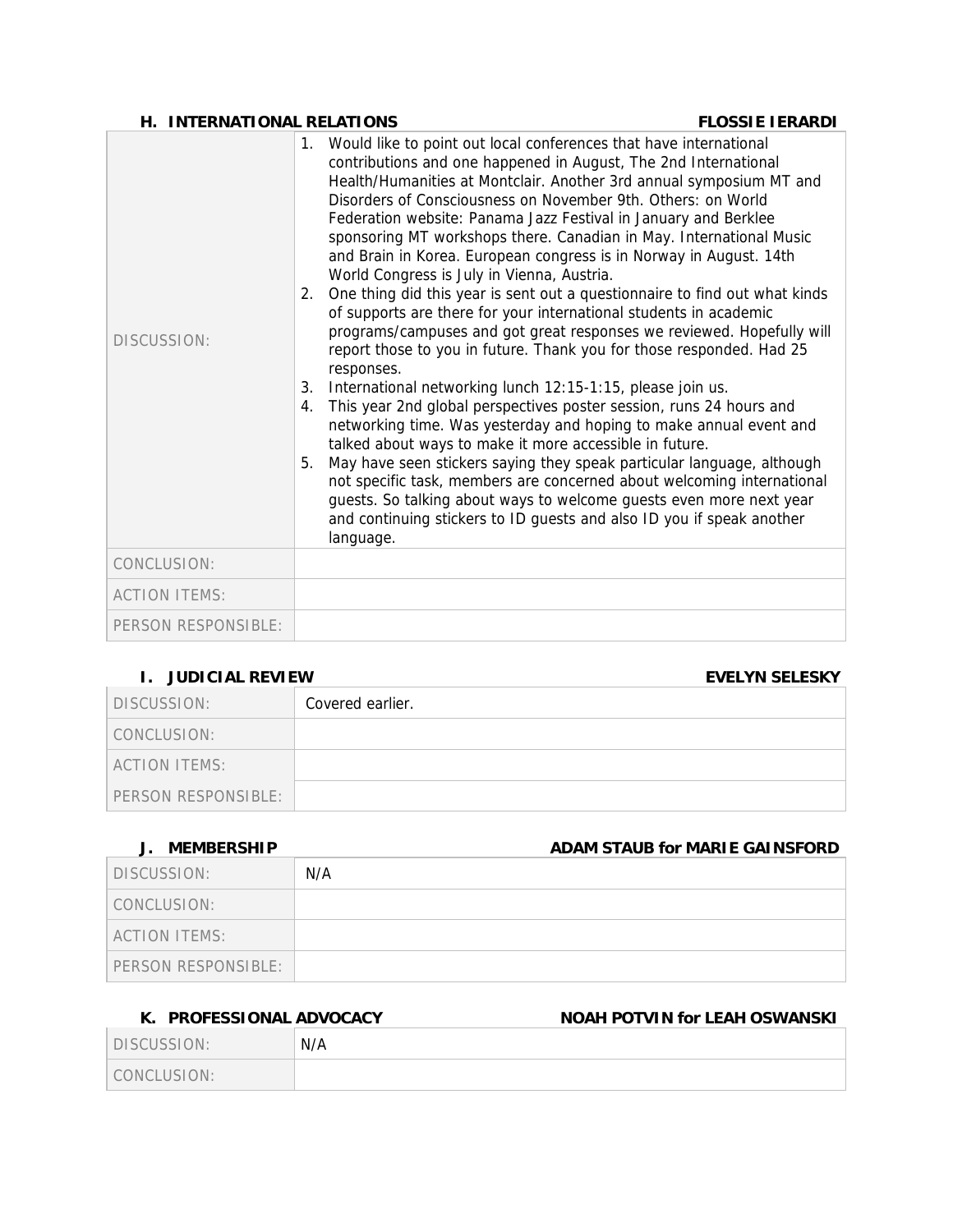| ACTION ITEMS:       |  |
|---------------------|--|
| PERSON RESPONSIBLE: |  |

| <b>REIMBURSEMENT</b> | <b>SUSAN KNECHTEL</b>                                                                                                                                                                                                                                                                                                                                                                                                                                                                                                                                                                                                                                                                                                                                                                                                                                                                                                                                                                                                                                          |
|----------------------|----------------------------------------------------------------------------------------------------------------------------------------------------------------------------------------------------------------------------------------------------------------------------------------------------------------------------------------------------------------------------------------------------------------------------------------------------------------------------------------------------------------------------------------------------------------------------------------------------------------------------------------------------------------------------------------------------------------------------------------------------------------------------------------------------------------------------------------------------------------------------------------------------------------------------------------------------------------------------------------------------------------------------------------------------------------|
| DISCUSSION:          | Increase in reimbursement in questions<br>1.<br>Regional conference in Scranton make sure to watch for reimbursement<br>2.<br>session<br>Advocating of music therapy and the definition of rehabilitation at state<br>3.<br>exchange benefit plan as part of health care reform process at national<br>level. AMTA communications with centers of Medicare and Medicaid.<br>In process of working towards MDS (minim data set) and trying to get<br>4.<br>them to listen to us to put us on that process<br>5 hour CMTE course is soon going to be available to you on AMTA<br>5.<br>website<br>Educator packet for presenting reimbursement<br>6.<br>Goals 2013: committee developing 1 page support doc include diagnosis<br>7.<br>specific research citations to assist reimbursement process<br>Going to go after the insurance companies and going to attend their<br>8.<br>conferences<br>K. O'Grady: Did you know can call AMTA National Office and speak with<br>9.<br>Judy Simpson and you can get a free half hour consultation on<br>reimbursement? |
| CONCLUSION:          | Members can call AMTA National Office and speak with Judy Simpson and you<br>can get a free half hour consultation on reimbursement?                                                                                                                                                                                                                                                                                                                                                                                                                                                                                                                                                                                                                                                                                                                                                                                                                                                                                                                           |
| <b>ACTION ITEMS:</b> |                                                                                                                                                                                                                                                                                                                                                                                                                                                                                                                                                                                                                                                                                                                                                                                                                                                                                                                                                                                                                                                                |
| PERSON RESPONSIBLE:  |                                                                                                                                                                                                                                                                                                                                                                                                                                                                                                                                                                                                                                                                                                                                                                                                                                                                                                                                                                                                                                                                |

| <b>M. RESEARCH</b>   | <b>COMMITTEE MEMBER for TONY MEADOWS</b>                                                                                                                                                                                                                                                                                                                                                                                                                                                                                                                                             |
|----------------------|--------------------------------------------------------------------------------------------------------------------------------------------------------------------------------------------------------------------------------------------------------------------------------------------------------------------------------------------------------------------------------------------------------------------------------------------------------------------------------------------------------------------------------------------------------------------------------------|
| DISCUSSION:          | Would like to congratulate Trish Winter who won MAR research award<br>$1_{\cdot}$<br>this year and encourage everyone to apply for it on website. Be awarded<br>at Conference next year: research and/or project.<br>Busy working on sessions for next year's regional conference from<br>2.<br>research committee. Last year Christian Gold.<br>Poster session move to during lunch so no excuse for people not to go<br>3.<br>because won't conflict. Undergrad, students, professionals all can submit<br>abstracts. Will be a call on mar website and will be sent to educators. |
| CONCLUSION:          | Trish Winters won the research award.<br>Research track going well and getting good speakers such as Christian Gold.                                                                                                                                                                                                                                                                                                                                                                                                                                                                 |
| <b>ACTION ITEMS:</b> |                                                                                                                                                                                                                                                                                                                                                                                                                                                                                                                                                                                      |
| PERSON RESPONSIBLE:  |                                                                                                                                                                                                                                                                                                                                                                                                                                                                                                                                                                                      |

#### **N. SPECIAL TARGET POPULATIONS GRETCHEN CHARDOS BENNER** DISCUSSION: 1. Coordinating/networking among practitioners and populations. National luncheon yesterday and one of 3 regions that follow up regionally with luncheon. Hoping to increase access to special target clinicians through our region. Counsel coordinator Andrew Knight tried to emphasize how fact sheets out of date so hoping to update. Email Gretchen if need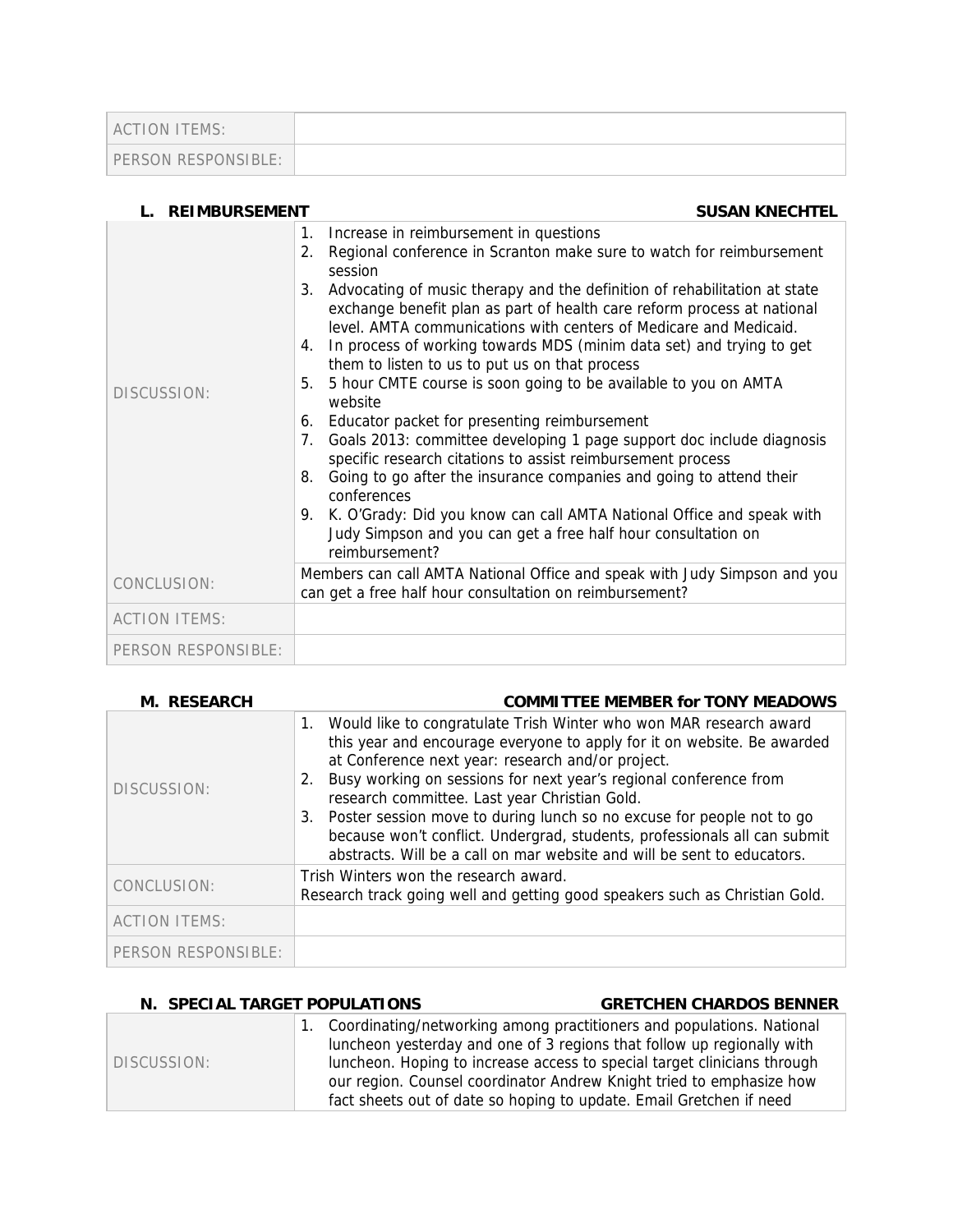|                      | anything. |
|----------------------|-----------|
| CONCLUSION:          |           |
| <b>ACTION ITEMS:</b> |           |
| PERSON RESPONSIBLE:  |           |

#### **O. STANDARDS OF CLINICAL PRACTICE CONSUMING A ROBERT MILLER**

| DISCUSSION:          | No new charges but committee noticed there seems to be a disconnect<br>1.<br>between new clinicians/students and how to use standards and how to<br>incorporate them and what they mean.<br>Doing 2 sessions, one yesterday and one this afternoon/evening for<br>2.<br>educators on how to incorporate teaching the standards.<br>Updated medical standards<br>3.<br>Updated language to stay current<br>4. |
|----------------------|--------------------------------------------------------------------------------------------------------------------------------------------------------------------------------------------------------------------------------------------------------------------------------------------------------------------------------------------------------------------------------------------------------------|
| CONCLUSION:          |                                                                                                                                                                                                                                                                                                                                                                                                              |
| <b>ACTION ITEMS:</b> |                                                                                                                                                                                                                                                                                                                                                                                                              |
| PERSON RESPONSIBLE:  |                                                                                                                                                                                                                                                                                                                                                                                                              |

#### **P. STUDENT AFFAIRS** NICOLE HAHNA

# DISCUSSION: Covered earlier. CONCLUSION: ACTION ITEMS: PERSON RESPONSIBLE:

| Q. TECHNOLOGY        | <b>MATTHEW PHILLIPS</b>                                                                                                                                                                                                                                                                                                                                                                                                                                                                                                                                                                                                                                                                                                                                                                                                                                              |
|----------------------|----------------------------------------------------------------------------------------------------------------------------------------------------------------------------------------------------------------------------------------------------------------------------------------------------------------------------------------------------------------------------------------------------------------------------------------------------------------------------------------------------------------------------------------------------------------------------------------------------------------------------------------------------------------------------------------------------------------------------------------------------------------------------------------------------------------------------------------------------------------------|
| DISCUSSION:          | Thanks to Gabby for attending for me earlier this week.<br>1.<br>Ongoing project is maintaining a specialist list and continues to be<br>2.<br>available in committees area on AMTA website and working on getting<br>that info out.<br>Considering help desk or outside vendor next year in exhibit area to assist<br>3.<br>members with tech related questions<br>Earlier this year completed survey how using tech in practice, thanks to<br>4.<br>who participated, and using info to guide direction of committee. Can<br>contact them for more info.<br>Areas identified: recording, notation software, use of iPad, and how tech<br>5.<br>relates to ethics. Seeking continuing Ed on these so looking for people to<br>provide this education.<br>6. Also working on compiling a list of how to resources for members and<br>have available on AMTA website. |
| CONCLUSION:          | Contact Matthew for your tech needs.                                                                                                                                                                                                                                                                                                                                                                                                                                                                                                                                                                                                                                                                                                                                                                                                                                 |
| <b>ACTION ITEMS:</b> |                                                                                                                                                                                                                                                                                                                                                                                                                                                                                                                                                                                                                                                                                                                                                                                                                                                                      |
| PERSON RESPONSIBLE:  |                                                                                                                                                                                                                                                                                                                                                                                                                                                                                                                                                                                                                                                                                                                                                                                                                                                                      |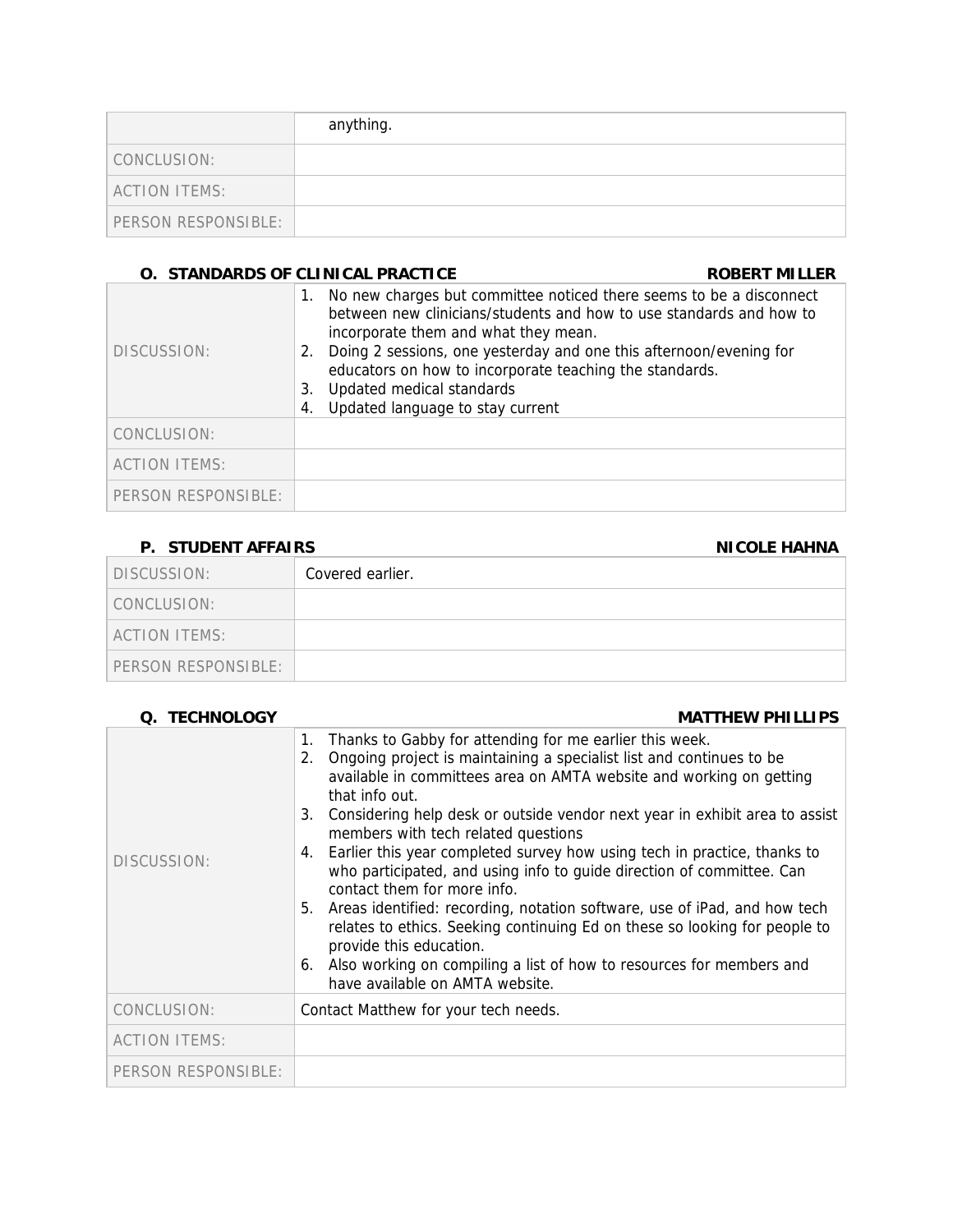### **V. NEW BUSINESS**

| DISCUSSION:          | Thank you to everyone who sits on standing committees, the business is<br>1.<br>so important. Also thank you to those who subbed in.<br>AMTA strategic plan: autism support group gathering info from AMTA<br>2.<br>members and disseminating info of value to MTs for those who serve<br>ASD.<br>a. ASD survey study starting Oct 15 <sup>th</sup> all are invited to participate in<br>this national survey: evaluating current practices and trends with<br>those who are diagnosed with autism.<br>Look for an invitation starting Oct 15 <sup>th</sup> via social media and email.<br>$b_{\cdot}$<br>c. Your input needed and please provide info and insights.<br>Session 3:45-4:45 autism speaks and sings. Presentation describes initial<br>3.<br>contacts, publicize, etc. please attend. All will get prototypes handouts<br>and access to entire presentation online.<br>a. If can make sure someone from our region who attends this<br>session can serve as point person and continue to share that info<br>through the region. And give update at regional conference.<br>b. Christy Joy Shiloh is this contact to report in Spring.<br>In newsletter but collecting nominations of awards to present at regional<br>4.<br>conference. Nomination forms on website and more info on website.<br>Ruthlee Adler: please purchase pins and stickers to support archives.<br>5.<br>Gene Ann: wondering about where the podcasts are?.<br>6.<br>a. K. O'Grady: believe it is still in exploration how to capture best<br>quality of sound/video. Idea is really wonderful, but concerned<br>about quality of sound/video capture. Marie can give more info. |
|----------------------|-----------------------------------------------------------------------------------------------------------------------------------------------------------------------------------------------------------------------------------------------------------------------------------------------------------------------------------------------------------------------------------------------------------------------------------------------------------------------------------------------------------------------------------------------------------------------------------------------------------------------------------------------------------------------------------------------------------------------------------------------------------------------------------------------------------------------------------------------------------------------------------------------------------------------------------------------------------------------------------------------------------------------------------------------------------------------------------------------------------------------------------------------------------------------------------------------------------------------------------------------------------------------------------------------------------------------------------------------------------------------------------------------------------------------------------------------------------------------------------------------------------------------------------------------------------------------------------------------------------------------------------------------------------------------|
| CONCLUSION:          |                                                                                                                                                                                                                                                                                                                                                                                                                                                                                                                                                                                                                                                                                                                                                                                                                                                                                                                                                                                                                                                                                                                                                                                                                                                                                                                                                                                                                                                                                                                                                                                                                                                                       |
| <b>ACTION ITEMS:</b> |                                                                                                                                                                                                                                                                                                                                                                                                                                                                                                                                                                                                                                                                                                                                                                                                                                                                                                                                                                                                                                                                                                                                                                                                                                                                                                                                                                                                                                                                                                                                                                                                                                                                       |
| PERSON RESPONSIBLE:  |                                                                                                                                                                                                                                                                                                                                                                                                                                                                                                                                                                                                                                                                                                                                                                                                                                                                                                                                                                                                                                                                                                                                                                                                                                                                                                                                                                                                                                                                                                                                                                                                                                                                       |

## **VI. GOOD AND WELFARE**

| DISCUSSION:          | Recognize Ruthlee Adler as lifetime achievement award winner from our<br>1.<br>region<br>Recognize Carol Shutis in her new position in South East region. Send her<br>2.<br>congrats and gratitude for years of service.<br>Let you know Deb Benkovitz not here as her husband passed away from<br>3.<br>a quick illness. See Bob to sign the card. AMTA board of directors sent an<br>arrangement to the service as well as MAR board. Also sent her<br>something when he was ill. Local Pittsburgh reaching out to her as well.<br>Deb appreciates your good thoughts and prayers. Let others in the<br>regions know about card so they can sign as well.<br>a. Member: welcome Barb Wheeler back to Mid Atlantic region<br>b. Member: Donna won the Award of Merit.<br>Member: Diane Austin won the Professional Practice Award. |
|----------------------|-------------------------------------------------------------------------------------------------------------------------------------------------------------------------------------------------------------------------------------------------------------------------------------------------------------------------------------------------------------------------------------------------------------------------------------------------------------------------------------------------------------------------------------------------------------------------------------------------------------------------------------------------------------------------------------------------------------------------------------------------------------------------------------------------------------------------------------|
| CONCLUSION:          |                                                                                                                                                                                                                                                                                                                                                                                                                                                                                                                                                                                                                                                                                                                                                                                                                                     |
| <b>ACTION ITEMS:</b> |                                                                                                                                                                                                                                                                                                                                                                                                                                                                                                                                                                                                                                                                                                                                                                                                                                     |
| PERSON RESPONSIBLE:  |                                                                                                                                                                                                                                                                                                                                                                                                                                                                                                                                                                                                                                                                                                                                                                                                                                     |

# **VII. Adjournment**